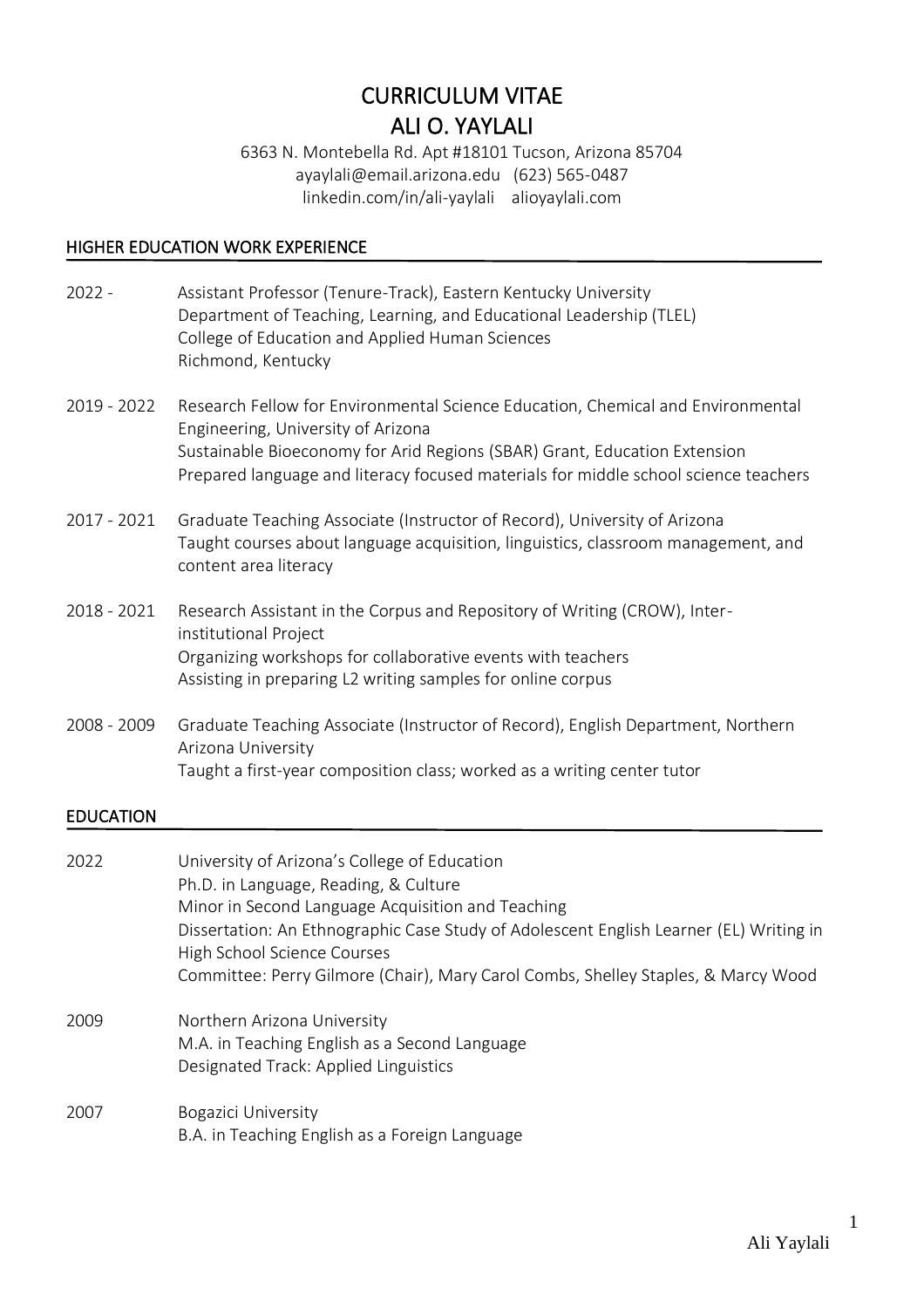## RESEARCH & TEACHING INTERESTS

Second language writing, content area and digital literacy, educating diverse populations, genre pedagogy, TESOL methods, corpus linguistics and corpus pedagogy, discourse analysis, and mentoring

#### PUBLICATIONS

#### Published

- Yaylali, A., Banat, H., and Novikov, A. (2021, March). Using corpus-based materials to teach English in K-12 language classrooms. *TESOL Second Language Writing Interest Section Newsletter.*  http://newsmanager.commpartners.com/tesolslwis/issues/2021-02-26/3.html
- Yaylali, A. (2016). Frank Bruni's solutions to admissions mania. *Journal of College Admission, 230,*  23-24.

#### Submitted

Yaylali, A. The representation of the Common Core State Standards in the U.S. media. (Research manuscript submitted for publication).

#### Book Review

Yaylali, Ali (2020). [Review of the book *Learner corpus research: New perspectives and applications*, by V. Brezina & L. Flowerdew, Eds.]. *International Journal of Corpus Linguistics, 25*(2), 235-240.

#### RESEARCH PROJECTS IN PROGRESS

- International Graduate Students' Experiences in a US-based Academic Mentoring Program A Mixed-methods Research Project
- Pre-service Elementary Teachers' Transformative Learning Experiences in an Introductory Linguistics course

A Collaborative Mixed-methods Research Project with Yousra Abourehab and Dr. Mary Carol Combs (Funded by Graduate and Professional Student Council at the University of Arizona).

Preparing Future STEM Faculty through Middle School Science Classroom Experience and Pedagogical Training: A K-12 Experience for STEM Doctoral Students (Collaborative publication from grant-funded Sustainable Bioeconomy for Arid Regions project with Dr. Corey Knox)

## UNDERGRADUATE COURSES TAUGHT

- 2018 Present Linguistics for Teachers (TLS 402), University of Arizona Focus on language and linguistics sub-fields, first and second language learning, teaching approaches, and grammar; Elementary Education/Pathways School Partnership Program Instructor of record (online, in-person); 25 students Certified by Quality Matters (QM) Course Standards
- 2018 2019 Content Area Literacy in Multicultural School (TLS 435), University of Arizona Focus on content area, disciplinary, and digital literacy instruction in diverse classrooms Instructor of record; 15-20 students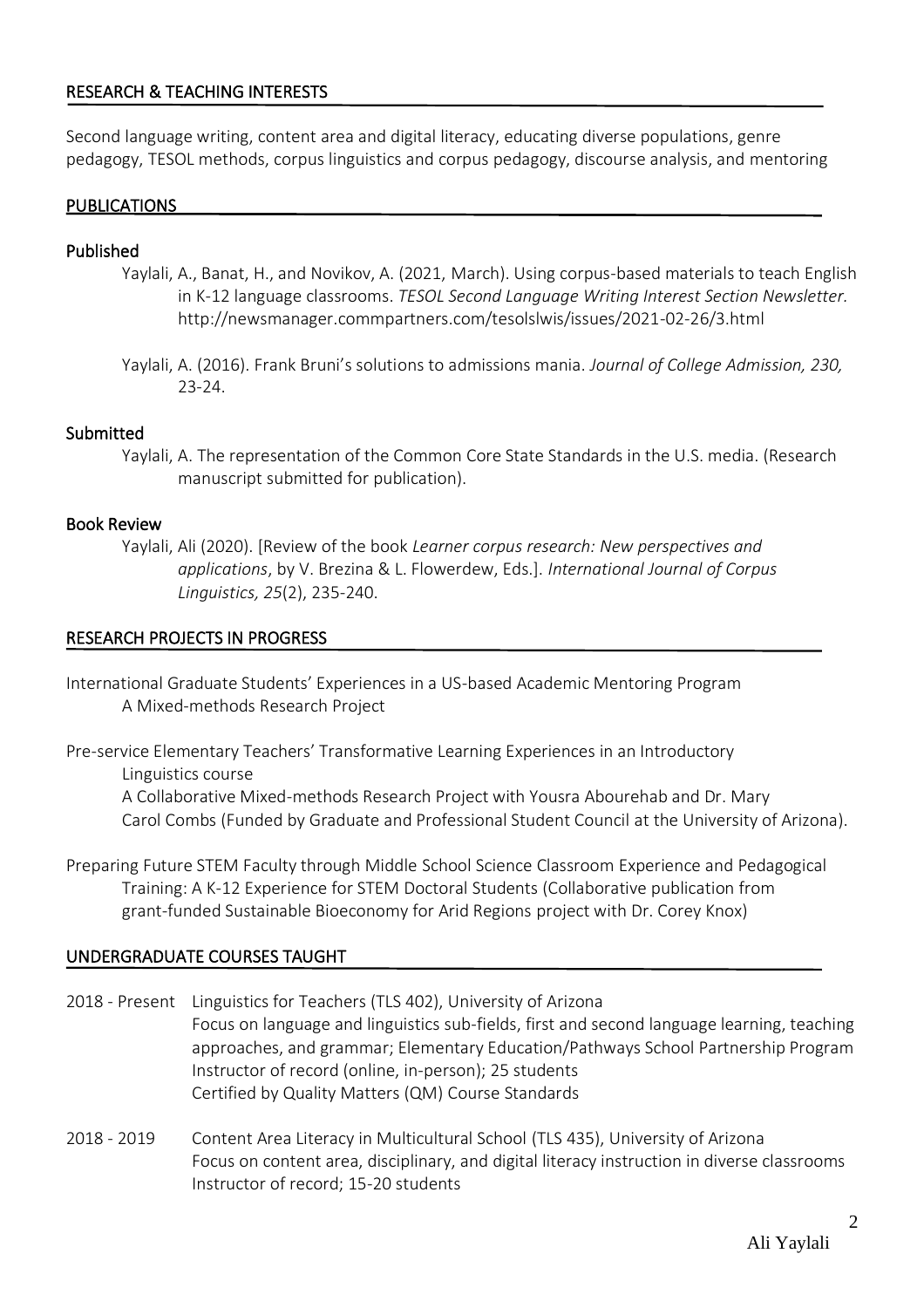| 2017 - 2018 | Classroom Processes and Instruction (TLS 300), University of Arizona<br>Focus on teaching practices, classroom management, instructional planning, and<br>diversity in classrooms<br>Instructor of record; 35 students |
|-------------|------------------------------------------------------------------------------------------------------------------------------------------------------------------------------------------------------------------------|
| 2017 - 2018 | Sports, Leisure, and Consumer Culture (TLS 150B), University of Arizona<br>Economic, political, and socio-cultural forces shaping sport and leisure consumption<br>Discussion session leader; 20 students              |
| 2008 - 2009 | Freshman Composition (ENG 101), Northern Arizona University<br>Focus on first-year writing across curriculum<br>Instructor of record; 25 students                                                                      |

## K-12 WORK EXPERIENCE

| $2018 - 2019$ | English Language Development (ELD) Teacher, Amphitheater High School, Arizona<br>Taught English courses and conducted home visits for academic support and parent<br>engagement                                                                                             |
|---------------|-----------------------------------------------------------------------------------------------------------------------------------------------------------------------------------------------------------------------------------------------------------------------------|
| 2013 - 2017   | Academic Counselor and Administrative Staff, Sonoran Science Academy, Arizona<br>Provided guidance on matriculation to college (Grades 9-12)<br>Taught character education and college guidance courses<br>Conducted home visits for academic support and parent engagement |
| 2015 - 2016   | English Teacher in Pima County Public Libraries, Arizona<br>Taught adult English courses organized by the Literacy Connects organization                                                                                                                                    |
| 2009 - 2013   | English Language Development Teacher and Program Coordinator, Paragon Science<br>Academy (K-8), Arizona<br>Taught elementary (Grades 2,3,5) and secondary English/literacy courses (Grades 7-8)<br>Conducted home visits for academic support and parent engagement         |
| 2009-2011     | Turkish Language Teacher, Paragon Science Academy (K-12), Arizona<br>Taught Turkish language and culture courses and extracurricular activities                                                                                                                             |

# GRANT ACTIVITY

| Graduate and Professional Student Council (GPSC) Research Grant (2021) |
|------------------------------------------------------------------------|
| Teacher education research grant (\$850), University of Arizona        |

Grant Applications Reviewer (2018-2022) Reviewed research grant applications submitted by graduate students

Graduate Professional and Student Council, University of Arizona

American Council of Learned Societies (ACLS) Digital Extension Grant (2019-2021) Corpus and Repository of Writing (CROW) Project (\$150K) Research assistant; participated in the grant writing process

Graduate and Professional Student Council (GPSC) Research Grant (2020) Dissertation research grant (\$675), University of Arizona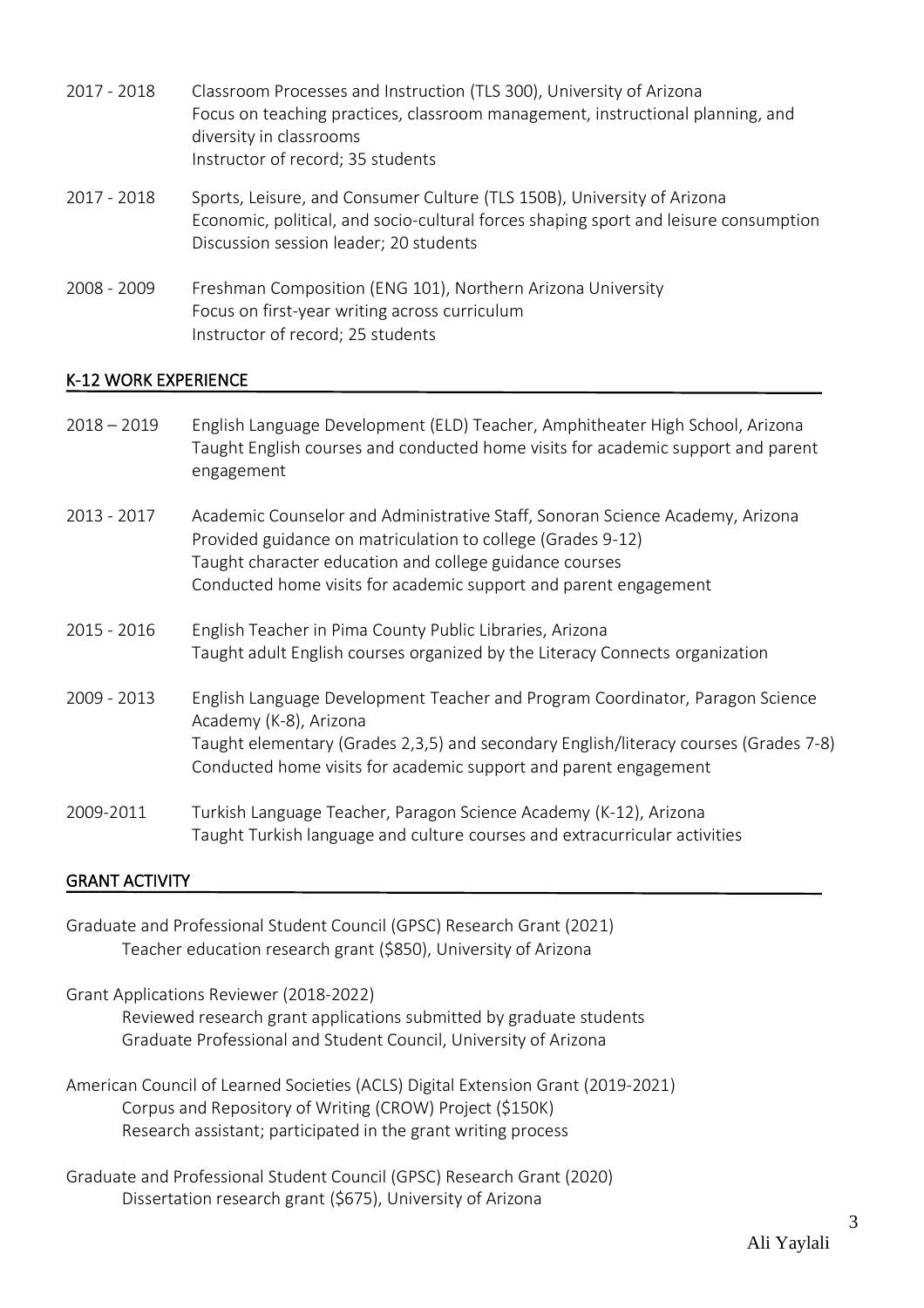Advanced Grant Proposal Writing (2019)

Grant writing course in the Continuing Education Program, Pima Community College, Arizona

#### CONFERENCE PRESENTATIONS

\* presentations including undergraduate students

- Yaylali, A. (2022, April). *Adolescent ELs' developing awareness of secondary scientific writing.* [Roundtable Session]. AERA Meeting, San Diego, CA, USA.
- Yaylali, A. (2022, March). *How ELs negotiate the linguistic demands in scientific writing.* [Presentation]. TESOL Convention, Pittsburg, PA, USA.
- Yaylali, A. (2021, October). *Adolescent ELs' writing experiences in high school science classrooms.* [Research Presentation]. AZTESOL State Conference, AZ, USA.
- Dang, A. T., Wang, H., & Yaylali, A. (2021, October). *Exploring tense-agreement issues in L2 writing using a learner corpus.* [Workshop]. AZTESOL State Conference, AZ, USA.
- Yaylali, A. (2021, October). Mentoring relationships in higher education: Understanding experiences and emerging needs among graduate students of color. [Workshop]. Institute for Academic Excellence, USA.
- Yaylali, A., Durán, L., Nicholas, S., & Lanehart, S. (2021, March). *Critical conversations on pathways to and through the academy: An interactive discussion with faculty and graduate students* [Panel Discussion]. Teaching, Learning, and Sociocultural Studies Department Colloquy, Tucson, AZ, USA.
- Yaylali, A. (2021, February). *Analyzing media discourses via the CADS framework* [Paper Presentation]. Virtual SLAT Roundtable. Tucson, Arizona, USA.
- \*Yaylali, A., Novikov, A., Staples, S., & Gill, H. (2020, November). *Using a corpus to teach exemplification* [Workshop]. Amphitheater High School, Tucson, Arizona, USA.
- \*Staples, S., Yaylali, A., Novikov, A., Gill, H., & Palese, E. (2020, October). *Using a corpus to teach exemplification across genres* [Technology Demonstration Session]. AZTESOL Virtual State Conference, AZ, USA.
- Ibarra N. A. & Yaylali, A. (2020). SBAR education: bioproducts and science literacy skills for K-12 students. 4-H Science in Agriculture Conference, Tucson, Arizona, USA.
- Yaylali, A. (2020, April). *Common core state standards: A corpus-assisted historical discourse analysis of media representation.* [Poster Session]. AERA Annual Meeting, San Francisco, CA, USA. <http://tinyurl.com/s9aeejo> (Conference Canceled).
- Yaylali, A. (2020, March). *Representation of the common core in media: A corpus-assisted discourse analysis* [Conference Session]. AAAL Conference, Denver, CO, USA. <https://aaal.confex.com/aaal/2020/meetingapp.cgi/Session/4540> (Conference Canceled).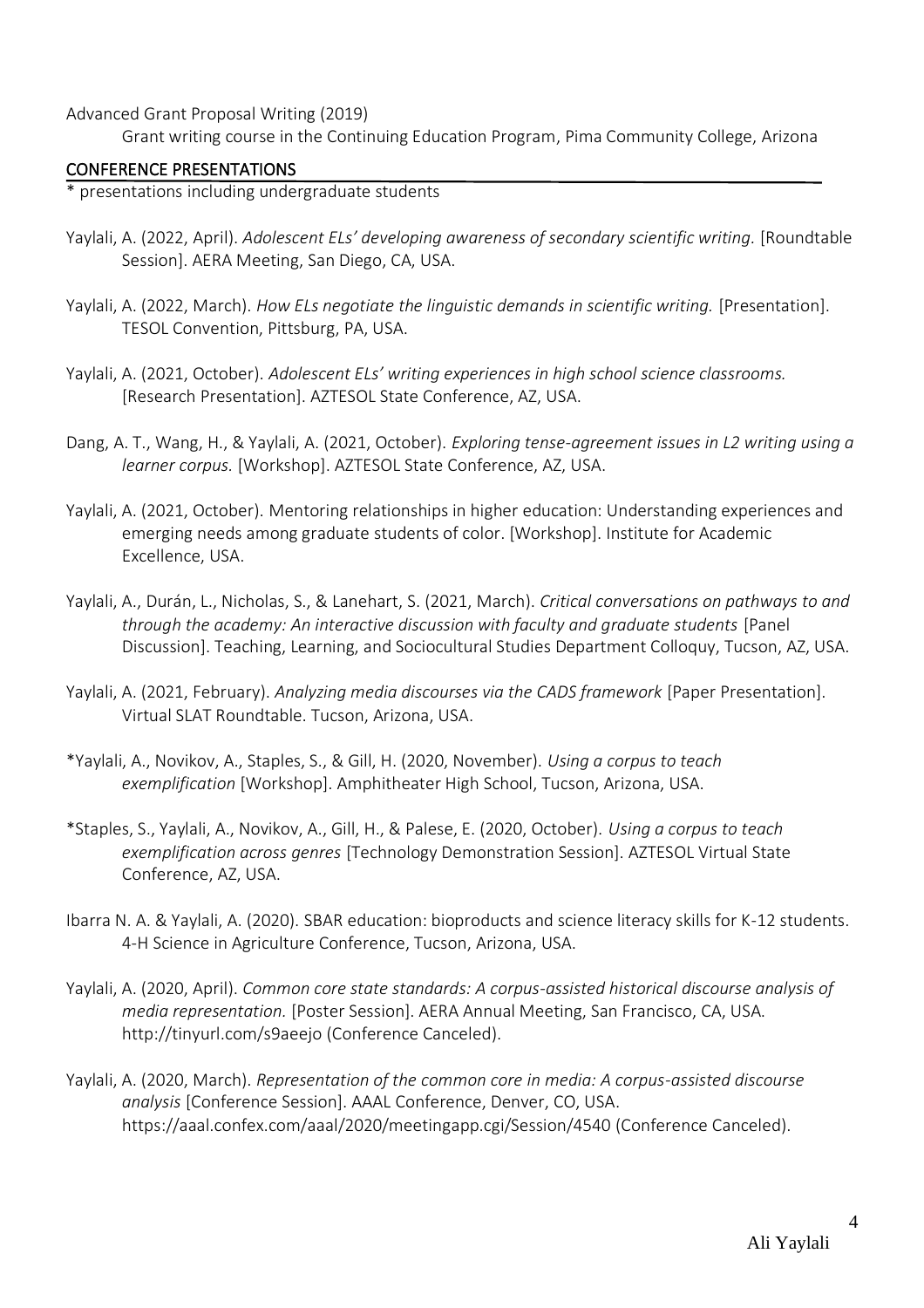- Yaylali, A. & Luong, N. (2020, January). *Intercultural competence through decolonizing curriculum and privileging of diverse epistemologies* [Roundtable session]. Intercultural Competence Conference (ICC), Tucson, AZ, USA.
- Yaylali, A., Staples, S., Novikov, A., Palese, E. (2019, November). *Bridging L2 writing and academic vocabulary through corpus-based activities*. AZTESOL Conference, Flagstaff, AZ, USA.
- Shin, J., Staples, S., Lan, G., Banat, H., Palese, E., Yaylali, A., Velázquez, A. (2019, November). *Using a learner corpus and a repository of pedagogical materials for L2 writing research and teaching* [Workshop]*.* Symposium of Second Language Writing (SSLW) Conference, Tempe, AZ, USA.
- Yaylali, A. (2019, February). *A corpus analysis of phrasal features in academic writing by Chinese L2 writers*. SLAT Roundtable, Tucson, AZ, USA.
- Yaylali, A. (2018, February). *Resisting an educational reform movement: A stance and figure analysis in a discussion of the common core state standards*. TLS Colloquy, Tucson, AZ, USA.
- Yaylali, A. (2013, October). *Teaching academic vocabulary through content-based intervention to ELL students*. AZTESOL State Conference, Tucson, AZ, USA.
- Yaylali, A. (2013, October). *Utilizing online tools in academic and content vocabulary instruction*. AZTESOL State Conference, Tucson, AZ, USA.
- Yaylali, A. (2009, March). *The effects of task complexity on learner errors, interactional feedback, and responses*. TESOL Convention, Denver, CO, USA.
- Yaylali, A. (2007, October). *Strategies of Turkish EFL students' strategies to learn English*. AZTESOL State Conference, Chinle, Arizona, USA.

## INVITED TALKS

Yaylali, A. (2020). *Language and literacy practices in the Turkish American community*. Talk in the Family and Community Literacies (TLS 305) course. College of Education, University of Arizona.

#### SERVICE IN THE FIELD AND COMMUNITY

- President & Board Member, AZTESOL Arizona Teachers of English to Speakers of Other Languages
- Member of Department's Equity Committee (2021-22) Department of Teaching, Learning, and Sociocultural Studies, University of Arizona
- Quality Matters (QM) Certified Course Reviewer (2021-22) Conducted course design reviews for online and hybrid courses on campus, University of Arizona

Chair of Conference Planning Committee (2020) Southeast Regional AZTESOL Conference, University of Arizona Theme: Culturally Responsive Language Teaching

Graduate Teaching Associate Mentor (Fall, 2020; Spring 2022) Mentored three graduate teaching associates (International and domestic)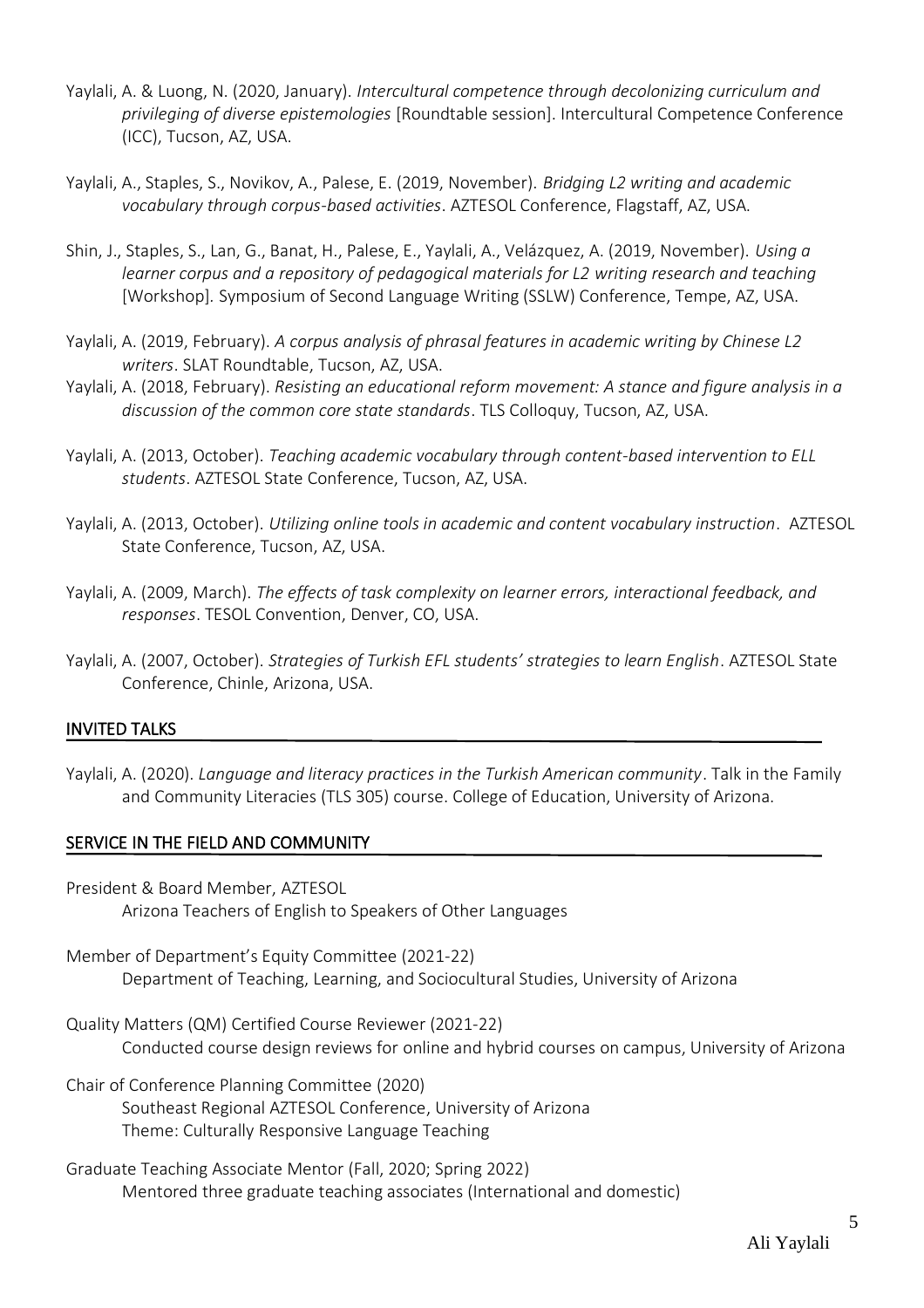Focus on teaching an online and in-person undergraduate course titled "Linguistics for Teachers"

Panel Organizer (2021)

Teaching, Learning, and Sociocultural Studies Colloquy Theme: Critical conversations on pathways to and through the academy: An interactive discussion with faculty and graduate students. University of Arizona, Tucson, AZ

Academic Journal Reviewer (2021) Journal of Second Language Acquisition & Teaching

## Conference Proposal Reviewer (2018-2021)

American Association of Applied Linguistics (AAAL) Conference TESOL International Convention AZTESOL State Conference

- Volunteer at Sema Foundation (2017- Present) Community service and outreach event organization for wider Tucson community
- Volunteer at Local Refugee Organizations (2018-2019) Tutoring and academic support for adolescent English learners Lutheran Social Services of the Southwest, Tucson, AZ

Walk a Mile in a Refugee's Shoes Event International Rescue Committee, Tucson, AZ

## SKILLS

Ī

Quality Matters (QM) Certified Course Reviewer

Antconc & Lancsbox Software for Corpus/Text Analysis and Data-Driven Learning

Dedoose & NVivo Software for Qualitative and Mixed Methods Research Data Analysis

Python & R Programming for Data Analysis & Visualization

WeVideo & iMovie for Storytelling and Video Interviews

# PEDAGOGICAL TRAINING & PROFESSIONAL DEVELOPMENT

- Ï Institute on Instructional Conversation Pedagogy (2021) Center for Latino Achievement & Success in Education, University of Georgia
- Lancaster Summer School in Corpus Linguistics (2021) Corpus linguistics, language and discourse analysis, Lancaster University, UK
- Quality Matters (QM) Online Course Development and Review Training (2020) Training on QM Rubric for online course development and review, University of Arizona
- Online Course Development Boot Camp (2019) Training on effective online teaching, University of Arizona
- Python & R Programming for Data Analysis and Visualization (2018-2022) Workshops, MOOC courses, and programming coursework in computational linguistics